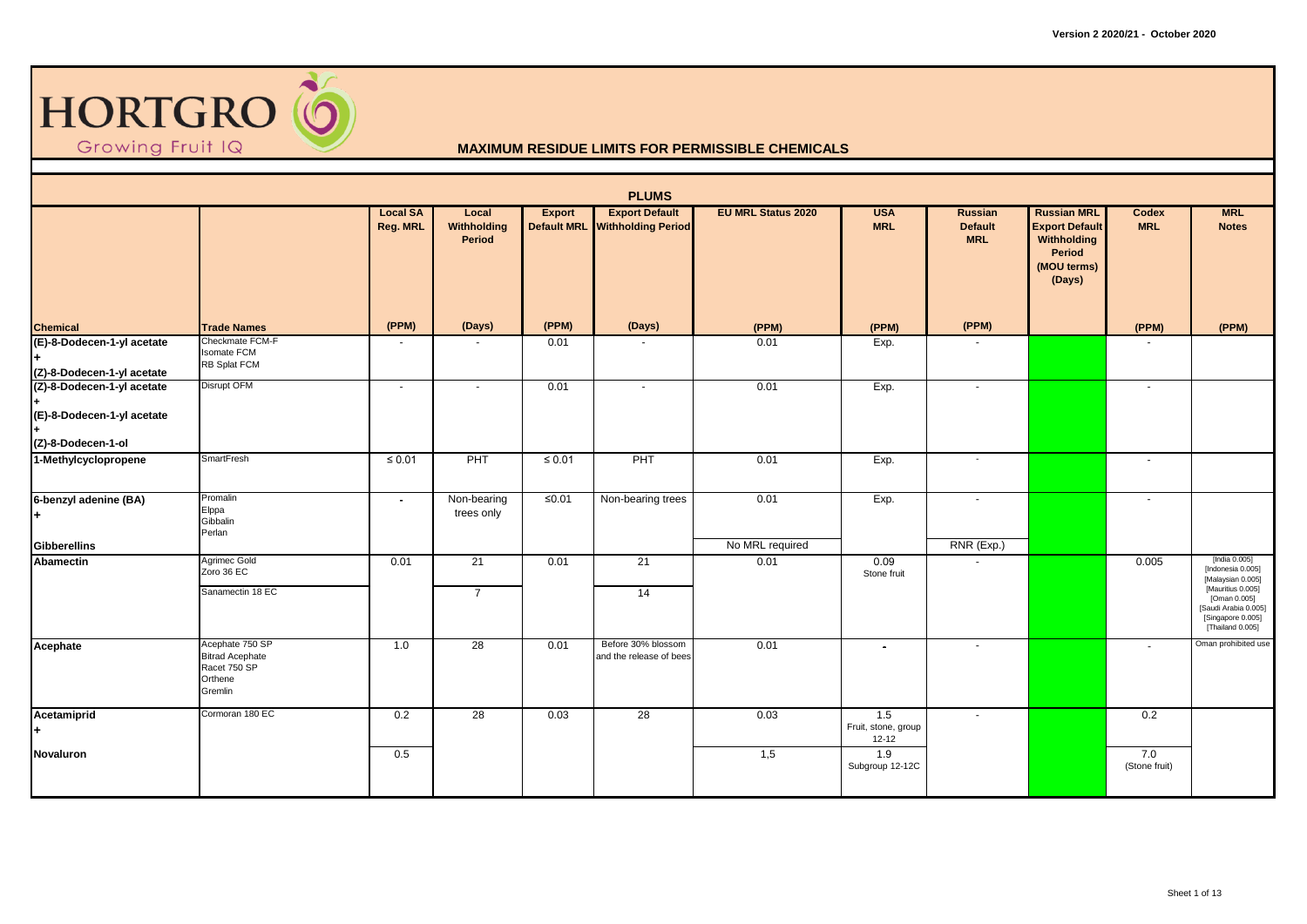

|                                                                     |                                                    |                             |                                |                          | <b>PLUMS</b>                                            |                                                                  |                                           |                                         |                                                                                               |                                        |                                                                                                                                     |
|---------------------------------------------------------------------|----------------------------------------------------|-----------------------------|--------------------------------|--------------------------|---------------------------------------------------------|------------------------------------------------------------------|-------------------------------------------|-----------------------------------------|-----------------------------------------------------------------------------------------------|----------------------------------------|-------------------------------------------------------------------------------------------------------------------------------------|
|                                                                     |                                                    | <b>Local SA</b><br>Reg. MRL | Local<br>Withholding<br>Period | <b>Export</b>            | <b>Export Default</b><br>Default MRL Withholding Period | <b>EU MRL Status 2020</b>                                        | <b>USA</b><br><b>MRL</b>                  | Russian<br><b>Default</b><br><b>MRL</b> | <b>Russian MRL</b><br><b>Export Default</b><br>Withholding<br>Period<br>(MOU terms)<br>(Days) | Codex<br><b>MRL</b>                    | <b>MRL</b><br><b>Notes</b>                                                                                                          |
| <b>Chemical</b>                                                     | <b>Trade Names</b>                                 | (PPM)                       | (Days)                         | (PPM)                    | (Days)                                                  | (PPM)                                                            | (PPM)                                     | (PPM)                                   |                                                                                               | (PPM)                                  | (PPM)                                                                                                                               |
| <b>Ascorbic Acid</b><br>÷.                                          | Bestcure                                           |                             |                                |                          |                                                         | No MRL required<br>(as L-Ascorbic acid)                          | Exp.                                      |                                         |                                                                                               |                                        |                                                                                                                                     |
| <b>Bioflavonoids</b>                                                |                                                    |                             |                                |                          |                                                         | 0,01                                                             |                                           |                                         |                                                                                               |                                        |                                                                                                                                     |
| <b>Aviglycine HCL</b><br>(Aminoethoxyvinylglycine<br>Hydrochloride) | ReTain                                             | 0.2                         | $\overline{7}$                 | $\leq 0.01$              | $\overline{14}$                                         | 0,01                                                             | 0.17                                      | $\blacksquare$                          |                                                                                               | $\sim$                                 |                                                                                                                                     |
| Azinphos-methyl                                                     | Azinphos 350 WP                                    | 1.0                         | 28                             | 0.05                     | 56<br>Max. 4 applications                               | 0.05<br>(Unpublished Sante 12092/2019,<br>proposed new MRL 0.01) | $\blacksquare$                            | 2.0<br>Stone type fruit                 |                                                                                               | $\overline{\phantom{a}}$               | Oman prohibited use<br>Hong Kong -<br>India -<br>Indonesia -<br>Iran -<br>Malaysia (0.01)<br>Mauritius -<br>Singapore -<br>Taiwan - |
| Azoxystrobin                                                        | Ortiva<br>Obstructo 250 SC                         | 2.0                         | $\overline{1}$                 | 2.0                      | $\overline{1}$                                          | 2.0                                                              | 2.0<br>Stone fruit                        | 2.0<br>Stone type fruit                 |                                                                                               | 2.0<br>(Stone fruit)                   | Taiwan 1.0                                                                                                                          |
| <b>Bacillus Thuringiensis</b>                                       | DiPel DF                                           | $\sim$                      | $\sim$                         | $\overline{\phantom{a}}$ | $\sim$                                                  | 0.01                                                             | Exp.                                      | RNR (Exp.)                              |                                                                                               | $\overline{\phantom{a}}$               |                                                                                                                                     |
| Beauveria bassiana                                                  | Broadband<br>Eco-Bb                                | $\sim$                      | $\sim$                         | $\sim$                   | $\sim$                                                  | 0.01                                                             | $\sim$                                    | RNR (Exp.)                              |                                                                                               | $\blacksquare$                         |                                                                                                                                     |
| Benomyl                                                             | Benomyl 500 WP<br>Benomyl<br>Farmag Benomyl 500 WP | 3.0                         | Not after blossom              | 0.5                      | Do not use after<br>flowering                           | 0.5                                                              | $\sim$                                    | 0.075<br>Stonefruit                     | <b>Not after flowering</b>                                                                    | 0.5<br>as carbendazim                  | Oman prohibited use                                                                                                                 |
| Beta-cypermethrin                                                   | Akito                                              | 0.05                        | 14                             | 0.05                     | 14                                                      | 2.0<br>(Cypermethrin/ isomers)                                   | $\sim$<br>1.0<br>(stone,<br>cypermethrin) | $0.1*$<br>Stone type fruit              |                                                                                               | 2.0<br>as cypermethrin,<br>Stone fruit | Oman restricted use                                                                                                                 |
| <b>Bollworm</b><br>Nucleopolyhedrovirus                             | <b>Bolldex</b><br>Graboll<br>Helicovir             | $\sim$                      | $\mathbf 0$                    | $\blacksquare$           | $\mathbf 0$                                             | Exp.                                                             | Exp.                                      | $\overline{\phantom{a}}$                |                                                                                               | $\sim$                                 |                                                                                                                                     |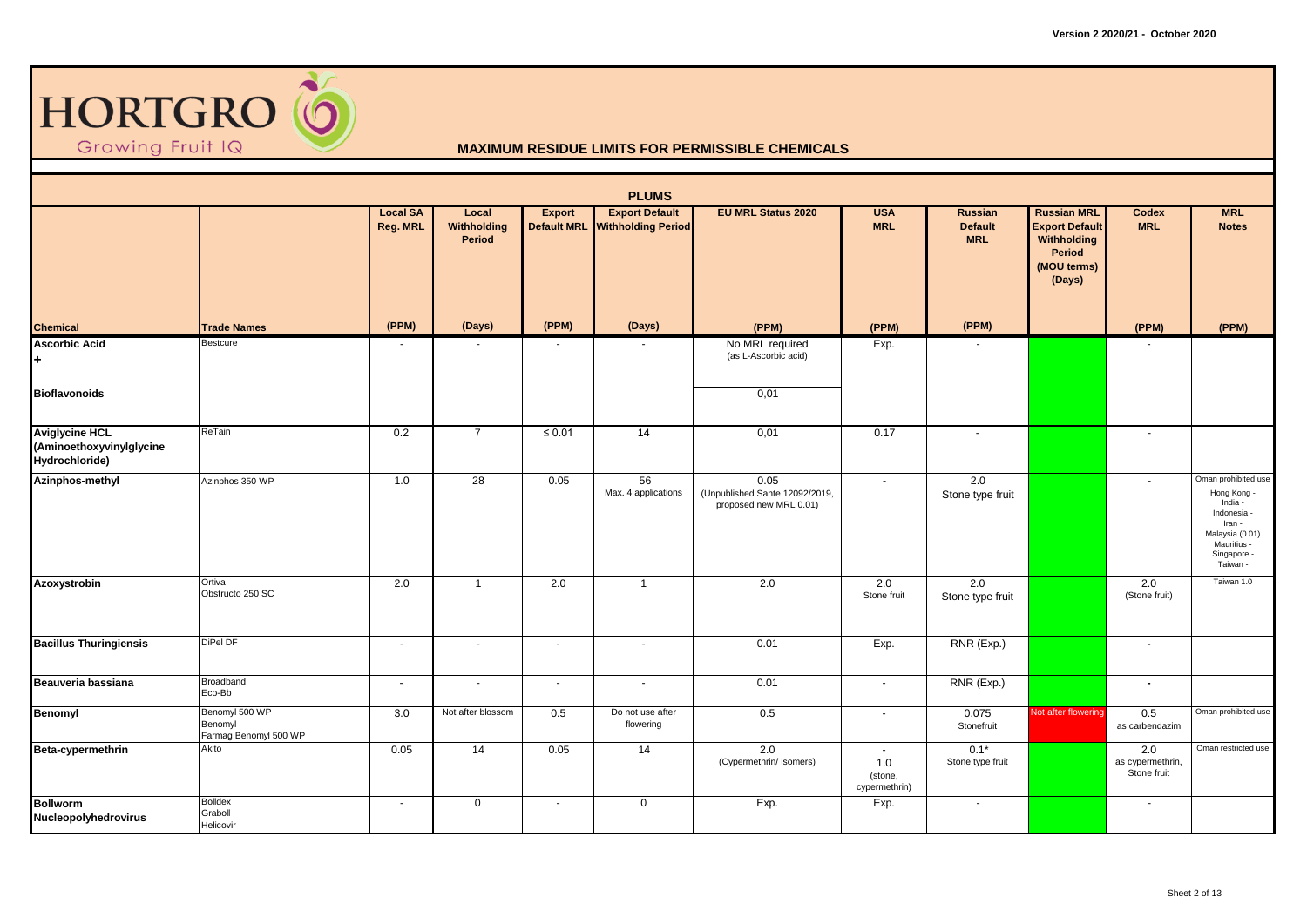

|                                                                                 |                                                                      |                             |                                |             | <b>PLUMS</b>                                            |                                                                                      |                                                                                                             |                                         |                                                                                                      |                      |                                                                                     |
|---------------------------------------------------------------------------------|----------------------------------------------------------------------|-----------------------------|--------------------------------|-------------|---------------------------------------------------------|--------------------------------------------------------------------------------------|-------------------------------------------------------------------------------------------------------------|-----------------------------------------|------------------------------------------------------------------------------------------------------|----------------------|-------------------------------------------------------------------------------------|
|                                                                                 |                                                                      | <b>Local SA</b><br>Reg. MRL | Local<br>Withholding<br>Period | Export      | <b>Export Default</b><br>Default MRL Withholding Period | <b>EU MRL Status 2020</b>                                                            | <b>USA</b><br><b>MRL</b>                                                                                    | Russian<br><b>Default</b><br><b>MRL</b> | <b>Russian MRL</b><br><b>Export Default</b><br><b>Withholding</b><br>Period<br>(MOU terms)<br>(Days) | Codex<br><b>MRL</b>  | <b>MRL</b><br><b>Notes</b>                                                          |
| <b>Chemical</b>                                                                 | <b>Trade Names</b>                                                   | (PPM)                       | (Days)                         | (PPM)       | (Days)                                                  | (PPM)                                                                                | (PPM)                                                                                                       | (PPM)                                   |                                                                                                      | (PPM)                | (PPM)                                                                               |
| <b>Botanical extracts</b><br>(Natural pyrethrin; Garlic extract;<br>Canola oil) | Kannar KangroShield 100<br>Kannar Pygar 932                          | 0.05                        | 2<br>$\overline{1}$            | 0.01        | 2<br>$\overline{1}$                                     | Pyrethrin 1.0<br>Garlic extract - [No MRL required<br>(Annex IV)]<br>Canola oil 0.01 | Pyrethrin -<br>Applied to<br>growing crops<br>Exp./<br>Postharvest<br>1.0<br>Garlic extract<br>Canola oil - |                                         |                                                                                                      |                      |                                                                                     |
| <b>Botanical extracts</b><br>(Natural pyrethrin)                                | Xterminator                                                          | 1.0                         | $\mathbf 0$                    | 1.0         | $\mathbf 0$                                             | 1.0                                                                                  | Applied to<br>growing crops<br>Exp.<br>Postharvest<br>1.0                                                   | $\sim$                                  |                                                                                                      | $\sim$               | Indonesia -<br>Iran -<br>Malaysia (0.01)<br>Mauritius -<br>Taiwan 0.3<br>Thailand - |
| <b>Cadusafos</b>                                                                | Rugby 10 ME<br>Rubgy 10 G<br>Rugby<br>Soccer 100 EW<br>Hockey 100 EW | $\leq 0.01$                 | $\mathbf 0$                    | $\leq 0.01$ | $\mathbf 0$                                             | 0.01                                                                                 | $\sim$                                                                                                      |                                         |                                                                                                      | $\sim$               | Oman restricted use                                                                 |
| Captab/Captan                                                                   | Captab WP<br>Thor 500 WP                                             | 15.0                        | 14                             | 10.0        | $\overline{35}$                                         | 10.0                                                                                 | 10.0                                                                                                        | 10.0                                    |                                                                                                      | 10.0                 | Oman prohibited use<br>Canada 5.0                                                   |
| Chlorfenapyr                                                                    | Hunter 24 SC<br>Saber 360 SC<br>Savage 360 SC<br>Sergeant            | 0.05                        | 75<br>57                       | 0.01        | Before flowering only                                   | 0.01                                                                                 | 0.01                                                                                                        | $\sim$                                  |                                                                                                      | $\sim$               |                                                                                     |
| Chlorantraniliprole                                                             | Altacor<br>Coragen                                                   | 1.0                         | 14                             | 1.0         | 14                                                      | 1,0                                                                                  | 2.5                                                                                                         | 1.0<br>Stone fruit                      |                                                                                                      | 1.0<br>(Stone fruit) | Taiwan 0.2                                                                          |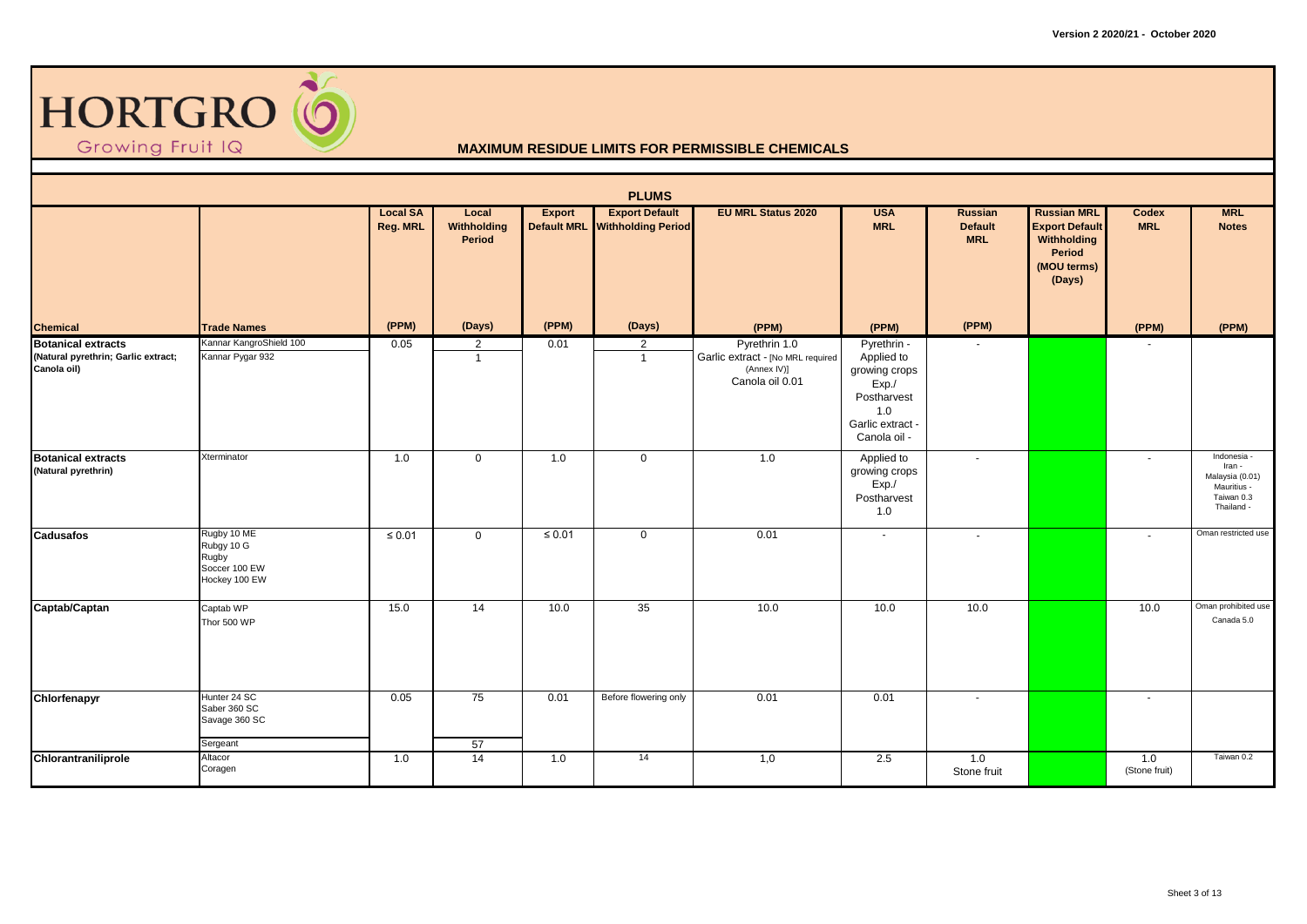

|                                                                                    |                                                                                                                                                                                                                                            |                             |                                   |               | <b>PLUMS</b>                                            |                           |                          |                                                |                                                                                               |                                                              |                                                                          |
|------------------------------------------------------------------------------------|--------------------------------------------------------------------------------------------------------------------------------------------------------------------------------------------------------------------------------------------|-----------------------------|-----------------------------------|---------------|---------------------------------------------------------|---------------------------|--------------------------|------------------------------------------------|-----------------------------------------------------------------------------------------------|--------------------------------------------------------------|--------------------------------------------------------------------------|
|                                                                                    |                                                                                                                                                                                                                                            | <b>Local SA</b><br>Reg. MRL | Local<br>Withholding<br>Period    | <b>Export</b> | <b>Export Default</b><br>Default MRL Withholding Period | <b>EU MRL Status 2020</b> | <b>USA</b><br><b>MRL</b> | <b>Russian</b><br><b>Default</b><br><b>MRL</b> | <b>Russian MRL</b><br><b>Export Default</b><br>Withholding<br>Period<br>(MOU terms)<br>(Days) | Codex<br><b>MRL</b>                                          | <b>MRL</b><br><b>Notes</b>                                               |
| <b>Chemical</b>                                                                    | <b>Trade Names</b>                                                                                                                                                                                                                         | (PPM)                       | (Days)                            | (PPM)         | (Days)                                                  | (PPM)                     | (PPM)                    | (PPM)                                          |                                                                                               | (PPM)                                                        | (PPM)                                                                    |
| Chlorantraniliprole<br>٠.                                                          | Ampligo                                                                                                                                                                                                                                    | 1.0                         | 14                                | 1.0           | 14                                                      | 1.0                       | 2.5                      | 1.0<br>Stone fruit                             | <b>Contact relevant</b><br>Ag-Chem<br>Company to<br>confirm                                   | 1.0<br>(Stone fruit)                                         | Taiwan 0.2                                                               |
| Lambda-cyhalothrin                                                                 |                                                                                                                                                                                                                                            | 0.2                         |                                   | 0.2           |                                                         | 0.2                       | 0.5<br>Stone fruit       | $0.03*$<br>Stone fruit                         |                                                                                               | 0.2<br>(as Cyhalothrin,<br>including Lambda-<br>cyhalothrin) | Oman restricted use                                                      |
| <b>Chlorpyrifos</b>                                                                | Lirifos 480 EC<br>Dursban 480 EC<br>Pyrinex 480 EC<br>Pyrinex 250 CS<br>Chlorban 480 EC<br>KlubM5 Chlorpyrifos<br>Chlorifos<br>Chlorpyrifos 480 EC<br>Agropyrifos 480 EC<br>Dursban 750 WG                                                 | 0.05                        | Dormant<br>application only<br>30 | 0.01          | Dormant application<br>only                             | 0.01                      | 0.05                     | 0.5<br>Stone type fruit                        |                                                                                               | 0.5                                                          | Oman restricted use                                                      |
| <b>Codling moth and Oriental fruit</b><br>moth granulosis virus                    | Madex Twin<br>Madex Dual<br>GraTham                                                                                                                                                                                                        | $\sim$                      | $\overline{\phantom{a}}$          | $\sim$        | $\sim$                                                  | $\sim$                    | $\sim$                   | $\blacksquare$                                 |                                                                                               | $\sim$                                                       |                                                                          |
| Copper (Cu) Oxychloride<br>and other Cu salts including<br><b>Cupric hydroxide</b> | CungFU 538 SC<br>Kocide 2000<br>Copper Oxychloride WP<br><b>Cuprofix Disperss</b><br>Coprox WP<br>Farmag Cu Super<br>Farmag Copper Oxychloride<br>Demildex<br>Coprox Super<br>Copro Flow S<br>Farmag Hydroxy<br>Copflo Super<br>Royal Blue | 20.0                        | 14                                | 5.0           | Not later than bud swell                                | 5.0                       | Exp.                     | 5.0<br>Stonefruit                              |                                                                                               | $\sim$                                                       | Hong Kong -<br>Indonesia -<br>Malaysia Exp.<br>Taiwan Exp.<br>Thailand - |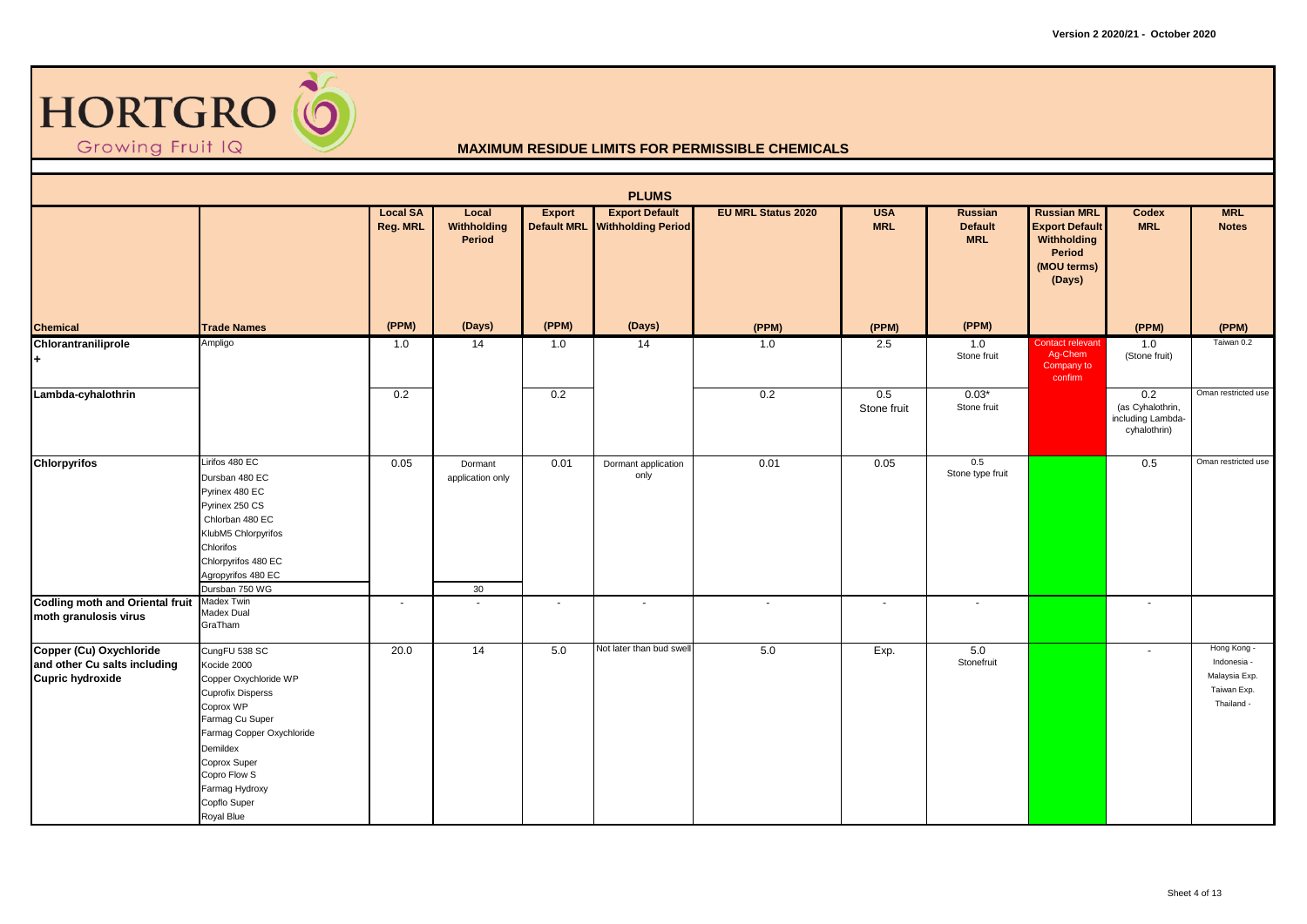

|                                                                              |                                                                                      |                             |                                                      |        | <b>PLUMS</b>                                            |                               |                                             |                                                |                                                                                               |                      |                                                                                                                                                                                                                         |
|------------------------------------------------------------------------------|--------------------------------------------------------------------------------------|-----------------------------|------------------------------------------------------|--------|---------------------------------------------------------|-------------------------------|---------------------------------------------|------------------------------------------------|-----------------------------------------------------------------------------------------------|----------------------|-------------------------------------------------------------------------------------------------------------------------------------------------------------------------------------------------------------------------|
|                                                                              |                                                                                      | <b>Local SA</b><br>Reg. MRL | Local<br>Withholding<br>Period                       | Export | <b>Export Default</b><br>Default MRL Withholding Period | <b>EU MRL Status 2020</b>     | <b>USA</b><br><b>MRL</b>                    | <b>Russian</b><br><b>Default</b><br><b>MRL</b> | <b>Russian MRL</b><br><b>Export Default</b><br>Withholding<br>Period<br>(MOU terms)<br>(Days) | Codex<br><b>MRL</b>  | <b>MRL</b><br><b>Notes</b>                                                                                                                                                                                              |
| Chemical                                                                     | <b>Trade Names</b>                                                                   | (PPM)                       | (Days)                                               | (PPM)  | (Days)                                                  | (PPM)                         | (PPM)                                       | (PPM)                                          |                                                                                               | (PPM)                | (PPM)                                                                                                                                                                                                                   |
| Cyanamide                                                                    | Dormex<br>Deurbraak<br>Bloomer<br>Dorcy<br>Cymex<br>Cyan<br>Alert 520 SL<br>Liberate | 0.05                        | Dormant application<br>only                          | 0.01   | Dormant application<br>only                             | 0.01                          | $\sim$                                      |                                                |                                                                                               | $\blacksquare$       | Oman prohibited use                                                                                                                                                                                                     |
| Cyantraniliprole                                                             | Exirel 100 SE                                                                        | 1.0                         | $\overline{7}$                                       | 0.7    | $\overline{7}$                                          | 0.7                           | 0.5                                         | $\sim$                                         |                                                                                               | 0.5                  | Canada 0.5<br>Hong Kong -<br>[India 0.5]<br>[Indonesia 0.5]<br>[Iran $0.5$ ]<br>[Malaysia 0.5]<br>[Mauritius 0.5]<br>[Oman 0.5]<br>[Singapore 0.5]<br>[Saudi Arabia 0.5]<br>Switzerland -<br>Taiwan -<br>[Thailand 0.5] |
| Cyhexatin<br>(Do not exceed 1 liter Acarstin Flo<br>600 SC (600g a.i.) / ha) | Acarstin Flo                                                                         | 2.0                         | $\overline{7}$                                       | 0.01   | Use only prior to<br>fruitset                           | 0.01                          | $\sim$                                      | $\blacksquare$                                 | <b>Before fruitset</b>                                                                        | $\sim$               | Iran Banned<br>Oman prohibited use<br>Taiwan Prohibited use                                                                                                                                                             |
| Cypermethrin                                                                 | Cyperin<br>Avi-Sipermetrin EC                                                        | 0.05                        | 14                                                   | 0.05   | 14                                                      | 2.0<br>Cypermethrin/ isomers) | 1.0<br>Stone fruit                          | $0.1*$<br>Stonefruit                           |                                                                                               | 2,0<br>(Stone fruit) | Oman restricted use                                                                                                                                                                                                     |
| Cyprodinil                                                                   | Chorus                                                                               | 0.5                         | Contact relevant<br>Ag-Chem<br>Company to<br>confirm | 0.5    | Contact relevant Ag-<br>Chem Company to<br>confirm      | 2.0                           | 2.0<br>Stone fruit                          | 2.0<br>Stone fruit                             |                                                                                               | 2.0<br>(Stone fruit) |                                                                                                                                                                                                                         |
| Deltamethrin                                                                 | Decis Forte<br>Delta-Thrin 25 EC<br>Ag-Deltamethrin 25 EC<br>Servus 25 EC            | 0.1                         | 21                                                   | 0.07   | 21                                                      | 0.07                          | $\sim$<br>$(0.05 - AI)$<br>food/feed items) | 0.2<br>Fruit stone type                        |                                                                                               | 0.05                 | Hong Kong 0.05<br>[India 0.05]<br>Indonesia 0.05<br>[Malaysia 0.05]<br>[Oman 0.05]<br>Saudi Arabia 0.05<br>Singapore 0.05<br>[Thailand 0.05]                                                                            |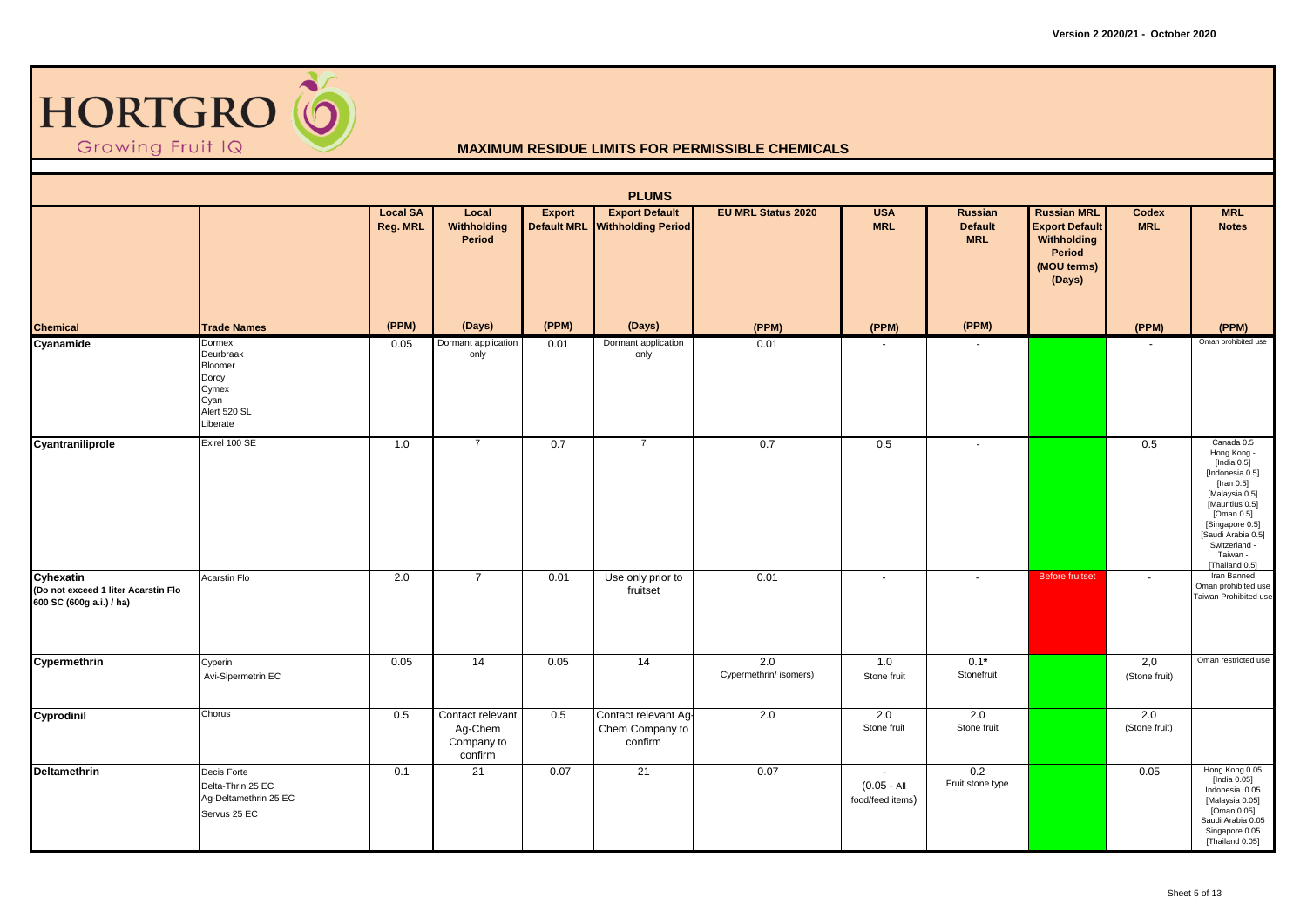

|                                     |                                  |                             |                                          |                          | <b>PLUMS</b>                                            |                                                                   |                          |                                         |                                                                                                      |                     |                                                                                                                                                                              |
|-------------------------------------|----------------------------------|-----------------------------|------------------------------------------|--------------------------|---------------------------------------------------------|-------------------------------------------------------------------|--------------------------|-----------------------------------------|------------------------------------------------------------------------------------------------------|---------------------|------------------------------------------------------------------------------------------------------------------------------------------------------------------------------|
|                                     |                                  | <b>Local SA</b><br>Reg. MRL | Local<br>Withholding<br>Period           | <b>Export</b>            | <b>Export Default</b><br>Default MRL Withholding Period | <b>EU MRL Status 2020</b>                                         | <b>USA</b><br><b>MRL</b> | Russian<br><b>Default</b><br><b>MRL</b> | <b>Russian MRL</b><br><b>Export Default</b><br><b>Withholding</b><br>Period<br>(MOU terms)<br>(Days) | Codex<br><b>MRL</b> | <b>MRL</b><br><b>Notes</b>                                                                                                                                                   |
| <b>Chemical</b>                     | <b>Trade Names</b>               | (PPM)                       | (Days)                                   | (PPM)                    | (Days)                                                  | (PPM)                                                             | (PPM)                    | (PPM)                                   |                                                                                                      | (PPM)               | (PPM)                                                                                                                                                                        |
| <b>Dichlorvos</b>                   | Devipan 100 EC                   | 0.1                         | $\overline{7}$                           | 0.01                     | 14                                                      | 0.01                                                              |                          | 0.05<br>Stonefruit                      |                                                                                                      |                     | Oman Prohibited use                                                                                                                                                          |
| Didecyldimethylammonium<br>chloride | Sporekill                        | 0.1                         | 82<br>Not apply after first<br>fruit set | 0.1                      | 82<br>Not apply after first fruit<br>set                | 0.1                                                               | $\sim$                   | $\blacksquare$                          |                                                                                                      | $\sim$              | Hong Kong -<br>India -<br>Indonesia -<br>Iran -<br>Malaysia (0.01)<br>Mauritius -<br>Saudi Arabia -<br>Singapore -<br>Taiwan -<br>Thailand -                                 |
| <b>Emamectin benzoate</b>           | Warlock 19.2 EC                  | 0.03                        | 14                                       | 0.02                     | 21                                                      | 0.02<br>(Unpublished Sante 12558/2019,<br>proposed new MRL 0.015) | $\sim$                   | $\overline{\phantom{a}}$                |                                                                                                      | $\sim$              | Hong Kong -<br>India -<br>Indonesia -<br>Iran -<br>Malaysia (0.01)<br>Mauritius -<br>Saudi Arabia -<br>Singapore -<br>Thailand -                                             |
| False codling moth<br>granulovirus  | Cryptogran<br>Cryptex            | $\sim$                      | $\sim$                                   | $\overline{\phantom{a}}$ | $\sim$                                                  | $\sim$                                                            | $\overline{\phantom{a}}$ | $\overline{\phantom{a}}$                |                                                                                                      | $\sim$              |                                                                                                                                                                              |
| Fenazaquin                          | Vanity 200 SC<br>Superior 200 SC | 0.5                         | 42                                       | 0.3                      | Contact relevant<br>Agchem company<br>to confirm        | 0.3                                                               | 2.0<br>Stone fruit       | $\sim$                                  |                                                                                                      | $\sim$              | Canada $(0.1)$<br>Hong Kong -<br>India -<br>Indonesia -<br>Iran -<br>Malaysia (0.01)<br>Mauritius -<br>Oman -<br>Singapore -<br>Switzerland 0.2<br>Taiwan 0.01<br>Thailand - |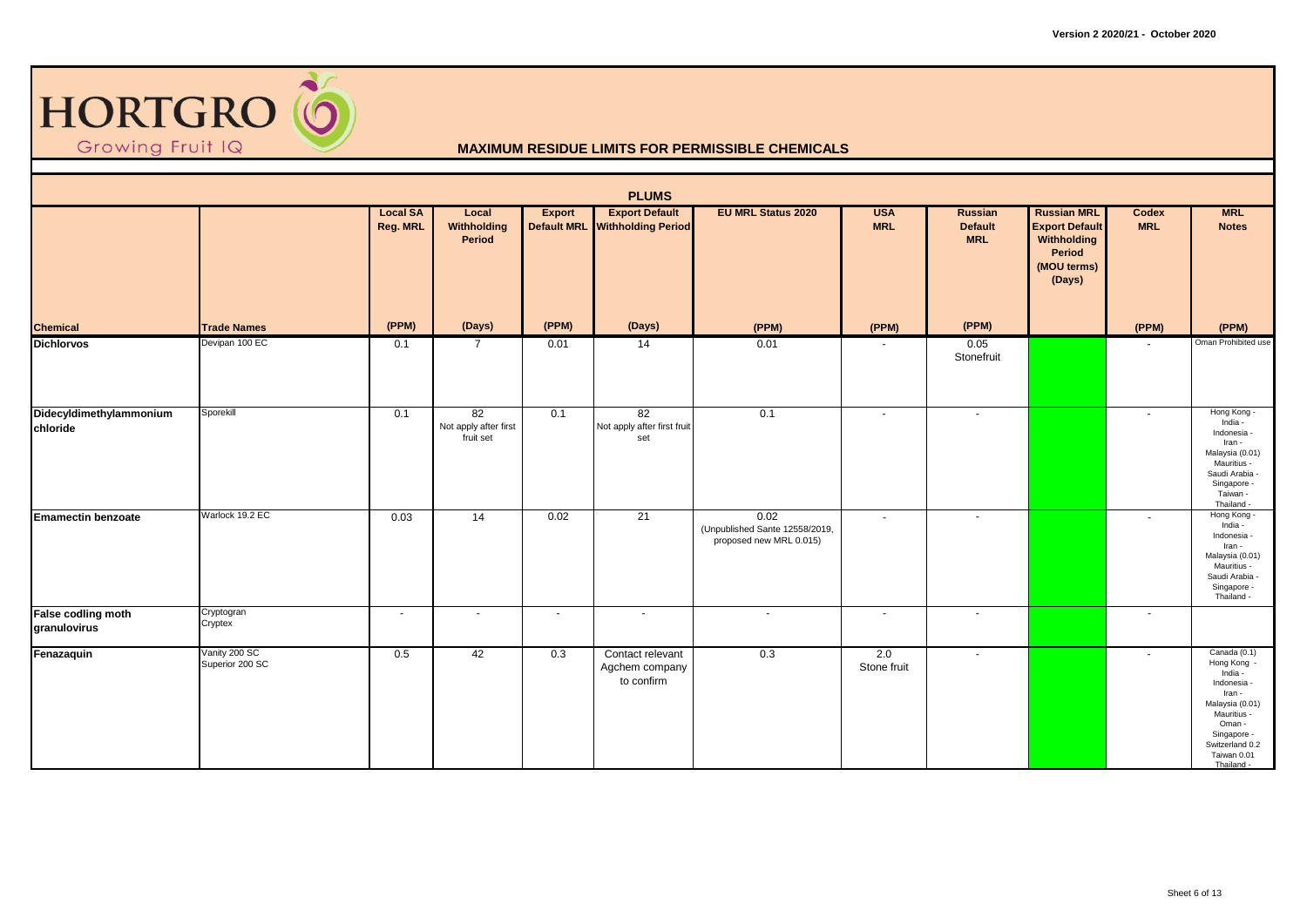

|                                                                                                     |                                                                                                                |                             |                                |         | <b>PLUMS</b>                                            |                                                                                               |                          |                                                      |                                                                                                      |                       |                                                                                                                                                                                                    |
|-----------------------------------------------------------------------------------------------------|----------------------------------------------------------------------------------------------------------------|-----------------------------|--------------------------------|---------|---------------------------------------------------------|-----------------------------------------------------------------------------------------------|--------------------------|------------------------------------------------------|------------------------------------------------------------------------------------------------------|-----------------------|----------------------------------------------------------------------------------------------------------------------------------------------------------------------------------------------------|
|                                                                                                     |                                                                                                                | <b>Local SA</b><br>Reg. MRL | Local<br>Withholding<br>Period | Export  | <b>Export Default</b><br>Default MRL Withholding Period | <b>EU MRL Status 2020</b>                                                                     | <b>USA</b><br><b>MRL</b> | Russian<br><b>Default</b><br><b>MRL</b>              | <b>Russian MRL</b><br><b>Export Default</b><br><b>Withholding</b><br>Period<br>(MOU terms)<br>(Days) | Codex<br><b>MRL</b>   | <b>MRL</b><br><b>Notes</b>                                                                                                                                                                         |
| <b>Chemical</b>                                                                                     | <b>Trade Names</b>                                                                                             | (PPM)                       | (Days)                         | (PPM)   | (Days)                                                  | (PPM)                                                                                         | (PPM)                    | (PPM)                                                |                                                                                                      | (PPM)                 | (PPM)                                                                                                                                                                                              |
| Fenbuconazole                                                                                       | Indar 50 EW                                                                                                    | 0.5                         |                                | 0.5     | 5<br>Max. 4 applications                                | 0.6                                                                                           | 1.0<br>Stone fruit       |                                                      |                                                                                                      | 0.3                   | Canada (0.1)<br>Hong Kong -<br>[India $0.3$ ]<br>Indonesia 0.3<br>Iran -<br>[Malaysia 0.3]<br>[Mauritius 0.3]<br>[Oman 0.3]<br>Saudi Arabia 0.3<br>[Singapore 0.3]<br>Taiwan 0.3<br>[Thailand 0.3] |
| Fludioxonil                                                                                         | Scholar<br>Teacher 230 SC                                                                                      | 5.0                         | $\overline{1}$                 | 5.0     | -1                                                      | 5.0                                                                                           | 5.0<br>Stone fruit       | 5.0<br>Stone type fruit                              |                                                                                                      | 5.0<br>(Stone fruit)  |                                                                                                                                                                                                    |
| Flupyradifurone                                                                                     | Sivanto <sup>®</sup> Prime                                                                                     | 0.05                        | 35                             | 0.01    | 35                                                      | 0.01                                                                                          | 1.5                      | $\sim$                                               |                                                                                                      | 0,4                   |                                                                                                                                                                                                    |
| Furfural                                                                                            | Crop Guard                                                                                                     | $\sim$                      | $\overline{0}$                 | $≤0.01$ | $\overline{0}$                                          | 1.0                                                                                           | $\sim$                   | $\blacksquare$                                       |                                                                                                      | $\sim$                |                                                                                                                                                                                                    |
| Gamma-cyhalothrin                                                                                   | Vantex 60 CS                                                                                                   | 0.2                         | $\overline{14}$                | 0.2     | Contact relevant<br>Agchem company<br>to confirm        | 0.2<br>Lambda-cyhalothrin (includes<br>gamma-cyhalothrin) (sum of R,S<br>and S,R isomers) (F) | 0.5<br>Stone fruit       | 0.03<br>Fruits (stone type) as<br>lambda-cyhalothrin | Contact relevant<br>Ag-Chem<br>Company to<br>confirm                                                 | 0.2<br>as Cyhalothrin | Oman restricted use                                                                                                                                                                                |
| Indoxacarb<br>Note:<br>EU authorisation amendment/<br>possible related MRL<br>implications pending. | Steward<br>Doxstar flo<br>Steward 150 EC<br>InCide 300 WG<br>Indo 300 WDG<br>Margin 300 WDG<br>Session 300 WDG | 0.2                         | 28                             | 0.2     | 28<br>Maximum 2<br>applications                         | 1.0                                                                                           | 0.9<br>Stone fruit       | $\sim$                                               |                                                                                                      | 1.0<br>(Stone fruit)  | Canada (0.1)                                                                                                                                                                                       |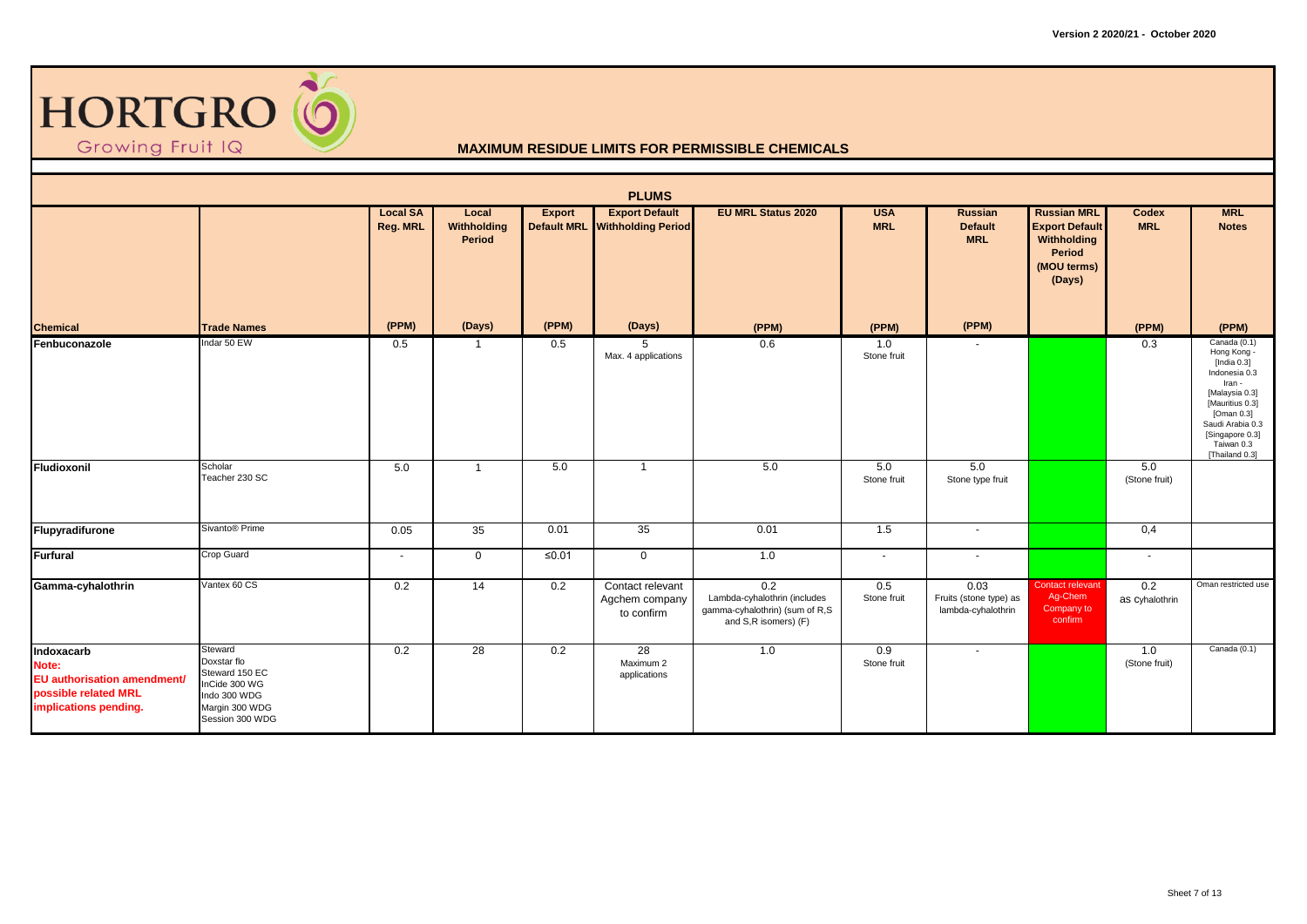

|                                                                                                   |                                                                                                                                                                                                                                                                                                                                        |                             |                                       |        | <b>PLUMS</b>                                                                                           |                           |                          |                                                             |                                                                                               |                                                              |                                                      |
|---------------------------------------------------------------------------------------------------|----------------------------------------------------------------------------------------------------------------------------------------------------------------------------------------------------------------------------------------------------------------------------------------------------------------------------------------|-----------------------------|---------------------------------------|--------|--------------------------------------------------------------------------------------------------------|---------------------------|--------------------------|-------------------------------------------------------------|-----------------------------------------------------------------------------------------------|--------------------------------------------------------------|------------------------------------------------------|
|                                                                                                   |                                                                                                                                                                                                                                                                                                                                        | <b>Local SA</b><br>Reg. MRL | Local<br>Withholding<br><b>Period</b> | Export | <b>Export Default</b><br>Default MRL Withholding Period                                                | <b>EU MRL Status 2020</b> | <b>USA</b><br><b>MRL</b> | <b>Russian</b><br><b>Default</b><br><b>MRL</b>              | <b>Russian MRL</b><br><b>Export Default</b><br>Withholding<br>Period<br>(MOU terms)<br>(Days) | Codex<br><b>MRL</b>                                          | <b>MRL</b><br><b>Notes</b>                           |
| <b>Chemical</b>                                                                                   | <b>Trade Names</b>                                                                                                                                                                                                                                                                                                                     | (PPM)                       | (Days)                                | (PPM)  | (Days)                                                                                                 | (PPM)                     | (PPM)                    | (PPM)                                                       |                                                                                               | (PPM)                                                        | (PPM)                                                |
| Iprodione                                                                                         | Rovral Aquaflo<br>Pickle 500 SC<br>Taurus 500 SC<br>Iprodione 500 SC<br>Prodione<br>Iprodione 255<br>Iproflo<br>Roflo                                                                                                                                                                                                                  | 5.0                         | 3                                     | 0.01   | Do not use (if<br>exporting to EU)<br><b>Contact relevant Ag-</b><br><b>Chem Company to</b><br>confirm | 0.01                      | 20.0                     | 10.0<br>Stone type fruits                                   |                                                                                               | $\overline{\phantom{a}}$                                     |                                                      |
| Lambda-cyhalothrin                                                                                | Karate EC<br>Karate Zeon<br>Cylam<br>Judo 50 EC<br>Lambda 50 EC<br>Lambda EC<br>Lamdex 5 EC<br>Karate Zeon 10 CS<br>Karis 5 CS                                                                                                                                                                                                         | 0.5                         | 14                                    | 0.2    | 14                                                                                                     | 0,2                       | 0.5<br>Stone fruit       | $0.03*$<br>Stonefruit                                       | Not later than<br>90% petal fall                                                              | 0.2<br>(as Cyhalothrin,<br>including Lambda-<br>cyhalothrin) | Oman restricted use                                  |
| Mancozeb<br>Note:<br>EU authorisation amendment/<br>possible related MRL<br>implications pending. | Dithane M-45 800 WP NT<br>Dithane M-45 800 WP<br>Dithane 750 WG Neotec<br>Newzeb 800 WP<br>Unizeb WP<br>Mancozeb 800 WP (L3517)<br>Tridex<br>Ventum 800 WP<br>Cozeb 800 WP<br>Villa Unizeb 800 WP<br>Penncozeb<br>Mancozeb 800 WP (L9169)<br>Vondozeb<br>Tsumeb<br>Pennfluid 420 SC<br>Farmag Mancozeb 800 WP<br>Tozeb Flo<br>Tozeb WP | 3.0                         | 14                                    | 2.0    | 35                                                                                                     | 2.0                       | $\sim$                   | $\blacksquare$<br>7.0<br>Stone type fruits<br>(Dithiocarb.) |                                                                                               | 7,0<br>(Stone fruit)<br>(Dithiocarb.)                        | Canada (0.1)<br>Oman prohibited use<br>Singapore 1.0 |
| <b>Maneb</b>                                                                                      | Vandal<br>Mangle SC                                                                                                                                                                                                                                                                                                                    | 3.0                         | 14                                    | 2.0    | 35                                                                                                     | 2.0                       | $\sim$                   | $\blacksquare$<br>7.0<br>Stone type fruits<br>(Dithiocarb.) |                                                                                               | 7.0<br>(Stone fruit)<br>(Dithiocarb.)                        | Canada (0.1)<br>Oman prohibited use<br>Singapore 1.0 |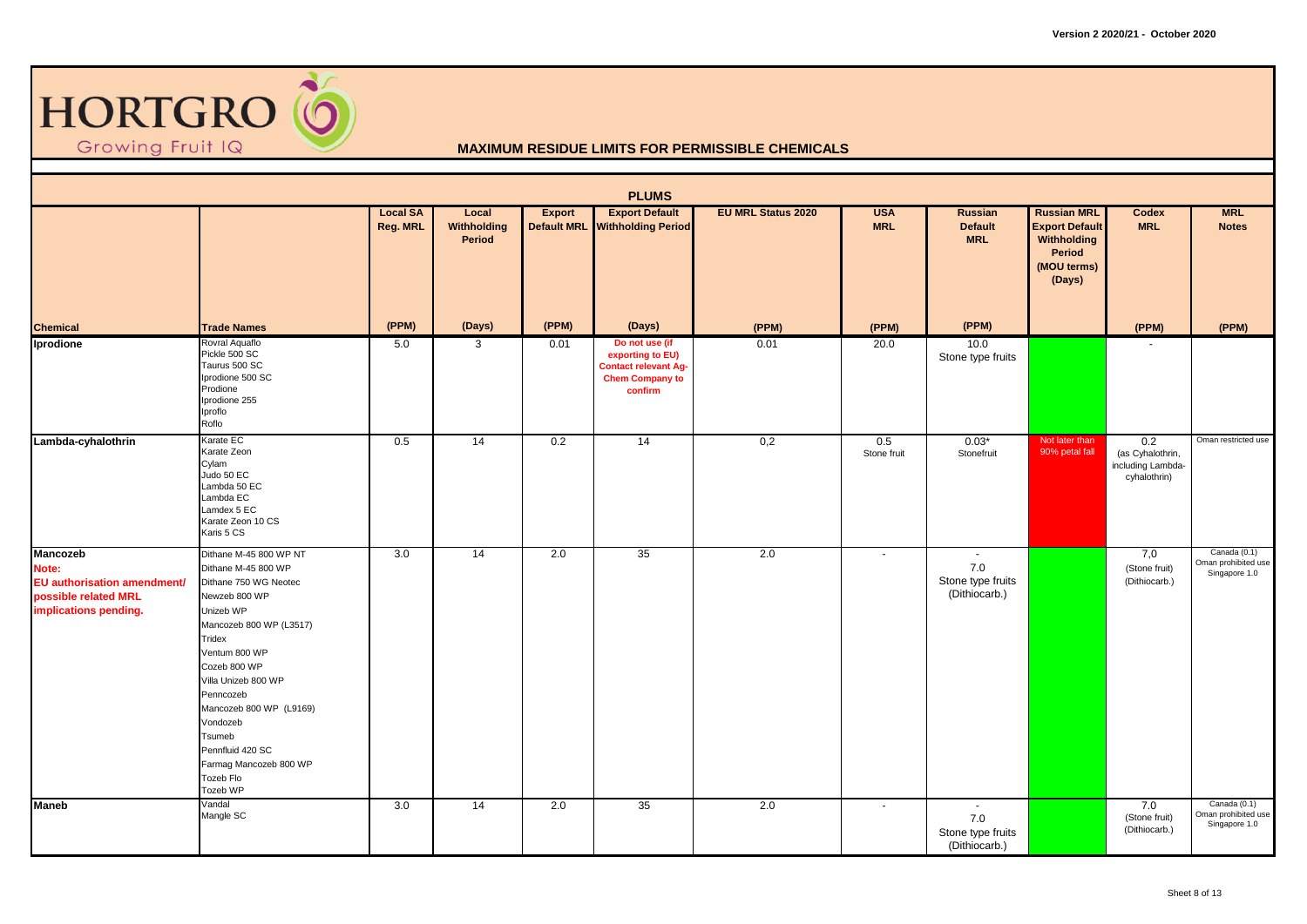

|                         |                                                                                                                                              |                             |                                          |        | <b>PLUMS</b>                                                                                                                                                                                                                                                |                                     |                                       |                                                     |                                                                                               |                                       |                                                                                   |
|-------------------------|----------------------------------------------------------------------------------------------------------------------------------------------|-----------------------------|------------------------------------------|--------|-------------------------------------------------------------------------------------------------------------------------------------------------------------------------------------------------------------------------------------------------------------|-------------------------------------|---------------------------------------|-----------------------------------------------------|-----------------------------------------------------------------------------------------------|---------------------------------------|-----------------------------------------------------------------------------------|
|                         |                                                                                                                                              | <b>Local SA</b><br>Reg. MRL | Local<br>Withholding<br>Period           | Export | <b>Export Default</b><br>Default MRL Withholding Period                                                                                                                                                                                                     | <b>EU MRL Status 2020</b>           | <b>USA</b><br><b>MRL</b>              | <b>Russian</b><br><b>Default</b><br><b>MRL</b>      | <b>Russian MRL</b><br><b>Export Default</b><br>Withholding<br>Period<br>(MOU terms)<br>(Days) | Codex<br><b>MRL</b>                   | <b>MRL</b><br><b>Notes</b>                                                        |
| <b>Chemical</b>         | <b>Trade Names</b>                                                                                                                           | (PPM)                       | (Days)                                   | (PPM)  | (Days)                                                                                                                                                                                                                                                      | (PPM)                               | (PPM)                                 | (PPM)                                               |                                                                                               | (PPM)                                 | (PPM)                                                                             |
| Mefenoxam (Metalaxyl)   | Ridomil Gold                                                                                                                                 | 1.0                         | Use on non-<br>bearing trees only        | 0.01   | Use on non-bearing<br>trees only                                                                                                                                                                                                                            | 0.01<br>(Stone fruit, as Metalaxyl) | 1.0<br>(Stone fruit, as<br>Metalaxyl) |                                                     | <b>Contact relevant</b><br>Ag-Chem<br>Company to<br>confirm                                   |                                       |                                                                                   |
| Mercaptothion/Malathion | Datathion 480 EC<br>Mercaptothion 500 EC<br>Avi-Merkaptotoks WP<br>Avi Merkaptotion DP<br>Fyfanon 440 EW<br>Harrier 500 EC<br>Insecto 500 EC | 2.0                         | 10                                       | 0.02   | 28<br>Bait application ONLY<br>A maximum<br>concentration of<br>500ml/ 100l of a<br><b>500EC</b> mercaptothion<br>formulation may be<br>used in protein<br>hydrolysate spray<br>mixture with a<br>maximum spray<br>volume of 50 litres<br>water per hectare | 0.02                                | 8,0                                   | 0.5<br>Stonefruit                                   |                                                                                               | $\blacksquare$                        | Indonesia -<br>Malaysia (0.01)<br>Taiwan 0.01<br>Thailand -                       |
| <b>Methidathion</b>     | Suprathion 420 EC<br>Methidathion 420 EC                                                                                                     | 0.2                         | EC-Dormant<br>application only WP-<br>42 | 0.02   | EC-Dormant<br>application only WP-42                                                                                                                                                                                                                        | 0.02                                | $\blacksquare$                        | 0.2<br>Fruit stone type                             |                                                                                               | $\sim$                                | Iran Banned pesticide<br>Oman prohibited use<br>India -<br>Taiwan -<br>Thailand - |
| Methoxyfenocide         | Marksman 240 SC                                                                                                                              | 2.0                         | $\overline{7}$                           | 2.0    | $\overline{7}$                                                                                                                                                                                                                                              | 2.0                                 | 3,0                                   | $\blacksquare$                                      |                                                                                               | 2.0<br>(Stone fruit)                  | Canada 0.7                                                                        |
| <b>Metiram</b>          |                                                                                                                                              | 3.0                         | $\overline{14}$                          | 2.0    | 35                                                                                                                                                                                                                                                          | 2.0                                 | $\sim$                                | $\sim$<br>7.0<br>Stone type fruits<br>(Dithiocarb.) | <b>Contact relevant</b><br>Ag-Chem<br>Company to<br>confirm                                   | 7.0<br>(Stone fruit)<br>(Dithiocarb.) | Canada (0.1)<br>Singapore 1.0                                                     |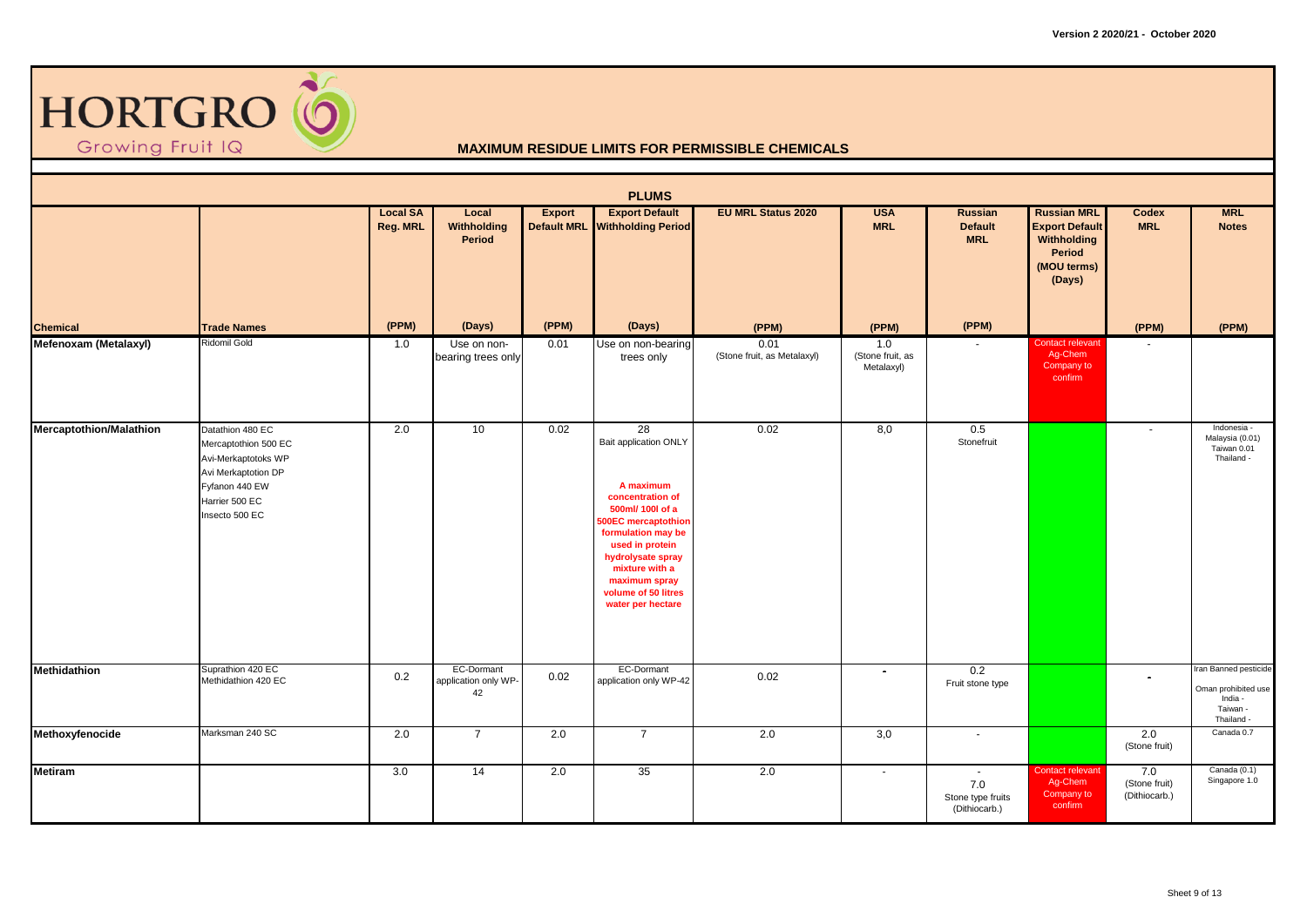

|                                                  |                                                                                                                                        |                             |                                            |             | <b>PLUMS</b>                                            |                           |                          |                                         |                                                                                               |                      |                                                                   |
|--------------------------------------------------|----------------------------------------------------------------------------------------------------------------------------------------|-----------------------------|--------------------------------------------|-------------|---------------------------------------------------------|---------------------------|--------------------------|-----------------------------------------|-----------------------------------------------------------------------------------------------|----------------------|-------------------------------------------------------------------|
|                                                  |                                                                                                                                        | <b>Local SA</b><br>Reg. MRL | Local<br>Withholding<br>Period             | Export      | <b>Export Default</b><br>Default MRL Withholding Period | <b>EU MRL Status 2020</b> | <b>USA</b><br><b>MRL</b> | Russian<br><b>Default</b><br><b>MRL</b> | <b>Russian MRL</b><br><b>Export Default</b><br>Withholding<br>Period<br>(MOU terms)<br>(Days) | Codex<br><b>MRL</b>  | <b>MRL</b><br><b>Notes</b>                                        |
| <b>Chemical</b>                                  | <b>Trade Names</b>                                                                                                                     | (PPM)                       | (Days)                                     | (PPM)       | (Days)                                                  | (PPM)                     | (PPM)                    | (PPM)                                   |                                                                                               | (PPM)                | (PPM)                                                             |
| <b>Mineral Oil</b>                               | Citrole 100<br>Ampron<br>CROPCHEM 86% Winter oil<br>Citrole 60<br>Awakening oil<br><b>Budbreak</b>                                     | $\sim$                      | Dormant application<br>only                | $\leq 0.01$ | Dormant application<br>only                             |                           |                          |                                         |                                                                                               |                      |                                                                   |
| Oxamyl                                           | Vydate SL                                                                                                                              | 0.01                        | Early fruit set<br>stage                   | $\leq 0.01$ | Early fruit set stage                                   | 0.01                      | $\sim$                   | $\sim$                                  |                                                                                               | $\sim$               | Oman restricted use                                               |
| Paclobutrazol                                    | Avocet<br>Cultar                                                                                                                       | 0.05                        | Post harvest,<br>beginning of leaf<br>drop | 0.01        | Post harvest,<br>beginning of leaf<br>drop              | 0.01                      | $\sim$                   | $\sim$                                  |                                                                                               | $\sim$               |                                                                   |
| Pirimicarb                                       | Aphox<br>Piritek                                                                                                                       | 3.0                         | $\overline{21}$                            | 3.0         | $\overline{21}$                                         | 3.0                       | $\sim$                   | 5.0<br>Stone type fruits                |                                                                                               | 3.0<br>(Stone fruit) | Canada (0.1)<br>Mauritius 0.5<br>Switzerland 1.0<br>Singapore 0.5 |
| Prochloraz                                       | Octave<br>Chronos 450 SC                                                                                                               | $\blacksquare$              | <b>FST</b>                                 | $\leq 0.01$ | <b>Blossom</b> application<br>only                      | 0.03                      | $\sim$                   | $\sim$                                  |                                                                                               | $\sim$               |                                                                   |
| Propiconazole<br>Application only during blossom | Tilt<br>Propiconazole 250 EC<br>Propizole 250 EC<br>Propicon 250 EC<br>Propimax<br>Bumper 250 EC<br>Admiral 250 EC<br>Principle 250 EC | 0.2                         | <b>Blossom</b> application<br>only         | 0.01        | <b>Blossom</b> application<br>only                      | 0.01                      | 0.60<br>Stone fruit      | $\blacksquare$                          |                                                                                               | 0.4                  | Iran Banned                                                       |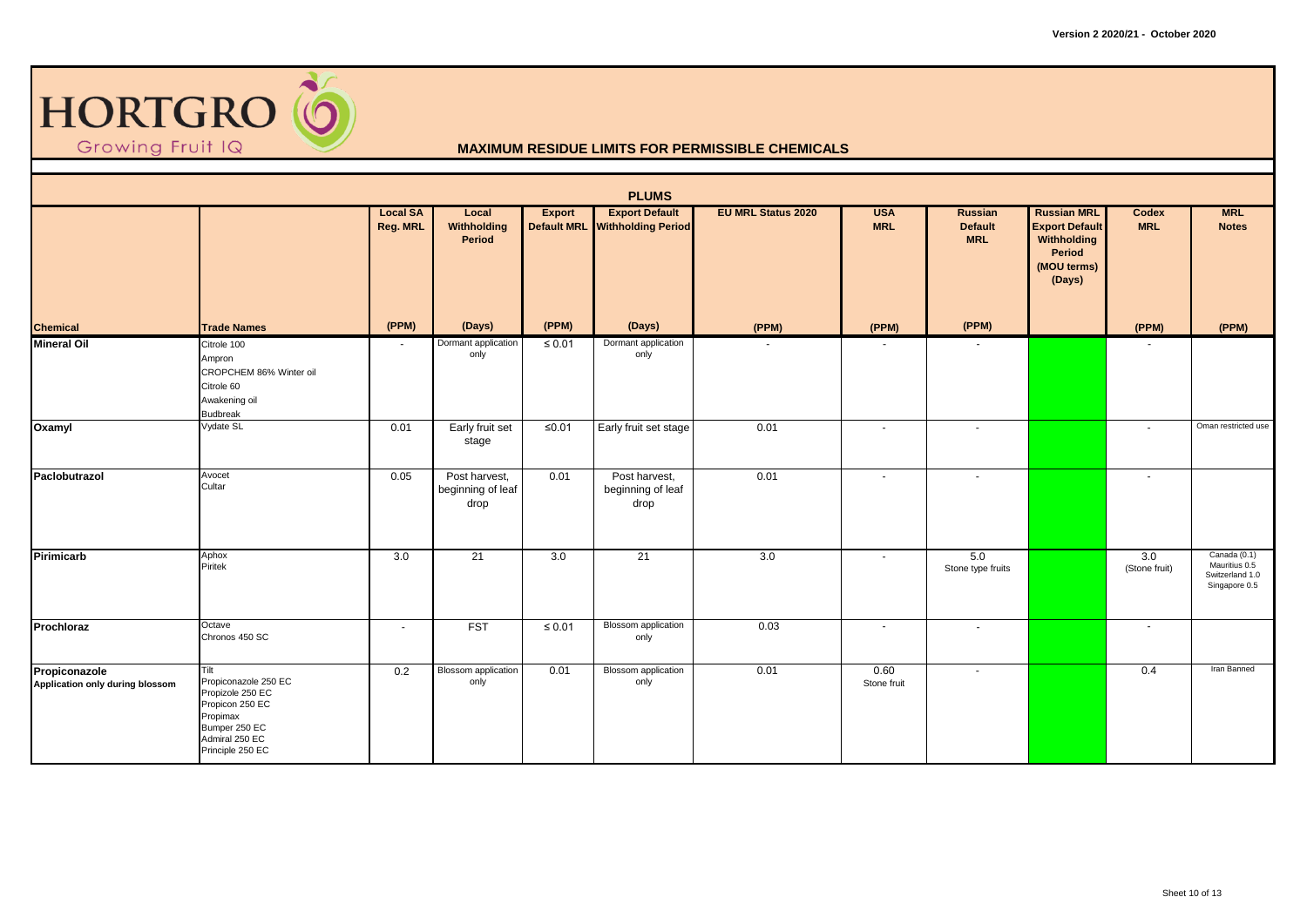

|                   |                                                               |                             |                                |             | <b>PLUMS</b>                                            |                           |                          |                                                |                                                                                               |                      |                                                                                                                        |
|-------------------|---------------------------------------------------------------|-----------------------------|--------------------------------|-------------|---------------------------------------------------------|---------------------------|--------------------------|------------------------------------------------|-----------------------------------------------------------------------------------------------|----------------------|------------------------------------------------------------------------------------------------------------------------|
|                   |                                                               | <b>Local SA</b><br>Reg. MRL | Local<br>Withholding<br>Period | Export      | <b>Export Default</b><br>Default MRL Withholding Period | <b>EU MRL Status 2020</b> | <b>USA</b><br><b>MRL</b> | <b>Russian</b><br><b>Default</b><br><b>MRL</b> | <b>Russian MRL</b><br><b>Export Default</b><br>Withholding<br>Period<br>(MOU terms)<br>(Days) | Codex<br><b>MRL</b>  | <b>MRL</b><br><b>Notes</b>                                                                                             |
| <b>Chemical</b>   | <b>Trade Names</b>                                            | (PPM)                       | (Days)                         | (PPM)       | (Days)                                                  | (PPM)                     | (PPM)                    | (PPM)                                          |                                                                                               | (PPM)                | (PPM)                                                                                                                  |
| <b>Prothiofos</b> | Tokuthion <sup>®</sup> 960 EC                                 | 0.05                        | <b>FST</b>                     | $\leq 0.01$ | Dormant<br>application only                             | 0.01                      | $\sim$                   | $\sim$                                         |                                                                                               | $\blacksquare$       |                                                                                                                        |
| Pymetrozine       | Chess<br>Trivia 500 WDG                                       | 0.02                        | 28                             | 0.02        | $\overline{28}$                                         | 0.02                      | $\blacksquare$           | $\sim$                                         |                                                                                               | $\sim$               | Hong Kong -<br>India -<br>Malaysia (0.01)<br>Mauritius -<br>Saudi Arabia -<br>Singapore -<br>Thailand -<br>Taiwan 0.01 |
| Pyrimethanil      | Pyrimet 400 SC<br>Source 400 SC<br>Support 400 SC<br>Botrynil | 5.0                         | 3                              | 2.0         | $\overline{3}$                                          | 2.0                       | 10.0<br>Stone fruit      | 2.0                                            |                                                                                               | 2,0                  |                                                                                                                        |
|                   | Protector 400 SC                                              |                             | $\overline{1}$                 |             | $\overline{1}$                                          |                           |                          |                                                |                                                                                               |                      |                                                                                                                        |
| Pyrimethanil      | Tutor 500 SC                                                  | 5.0                         | $\overline{1}$                 | 2.0         | $\overline{1}$                                          | 2.0                       | 10.0<br>Stone fruit      | 2.0                                            |                                                                                               | 2,0                  |                                                                                                                        |
| Fludioxonil       |                                                               |                             |                                | 5.0         |                                                         | 5.0                       | 5.0<br>Stone fruit       | 5.0<br>Stone type fruit                        |                                                                                               | 5.0<br>(Stone fruit) |                                                                                                                        |
| Soyabean oil      | Mprove oil                                                    | $\blacksquare$              | Dormant<br>application only    | $\sim$      | Dormant<br>application only                             | 0.01                      | Exp.                     | $\blacksquare$                                 |                                                                                               | $\blacksquare$       |                                                                                                                        |
| Spinetoram        | Delegate 250 WG                                               | 0.1                         | $\overline{7}$                 | 0.05        | $\overline{7}$                                          | 0.05                      | 0.3<br>Stone fruit       | $\omega$                                       |                                                                                               | 0,09                 | Hong Kong -                                                                                                            |
| Spinosad          | Tracer 480 EC<br>Entrust Naturalyte 800 WP                    | 0.01                        | $SC - 21$                      | 0.01        | 21<br>Max. 4 applications                               | 0.2                       | 0.2<br>Stone fruit       | 0.2<br>Fruit stone type                        |                                                                                               | 0.2<br>(Stone fruit) | $\sim$                                                                                                                 |
|                   | GF-120 NF                                                     |                             | $\mathbf 0$                    |             | $\overline{0}$<br>Multiple bait<br>applications         |                           |                          |                                                |                                                                                               |                      |                                                                                                                        |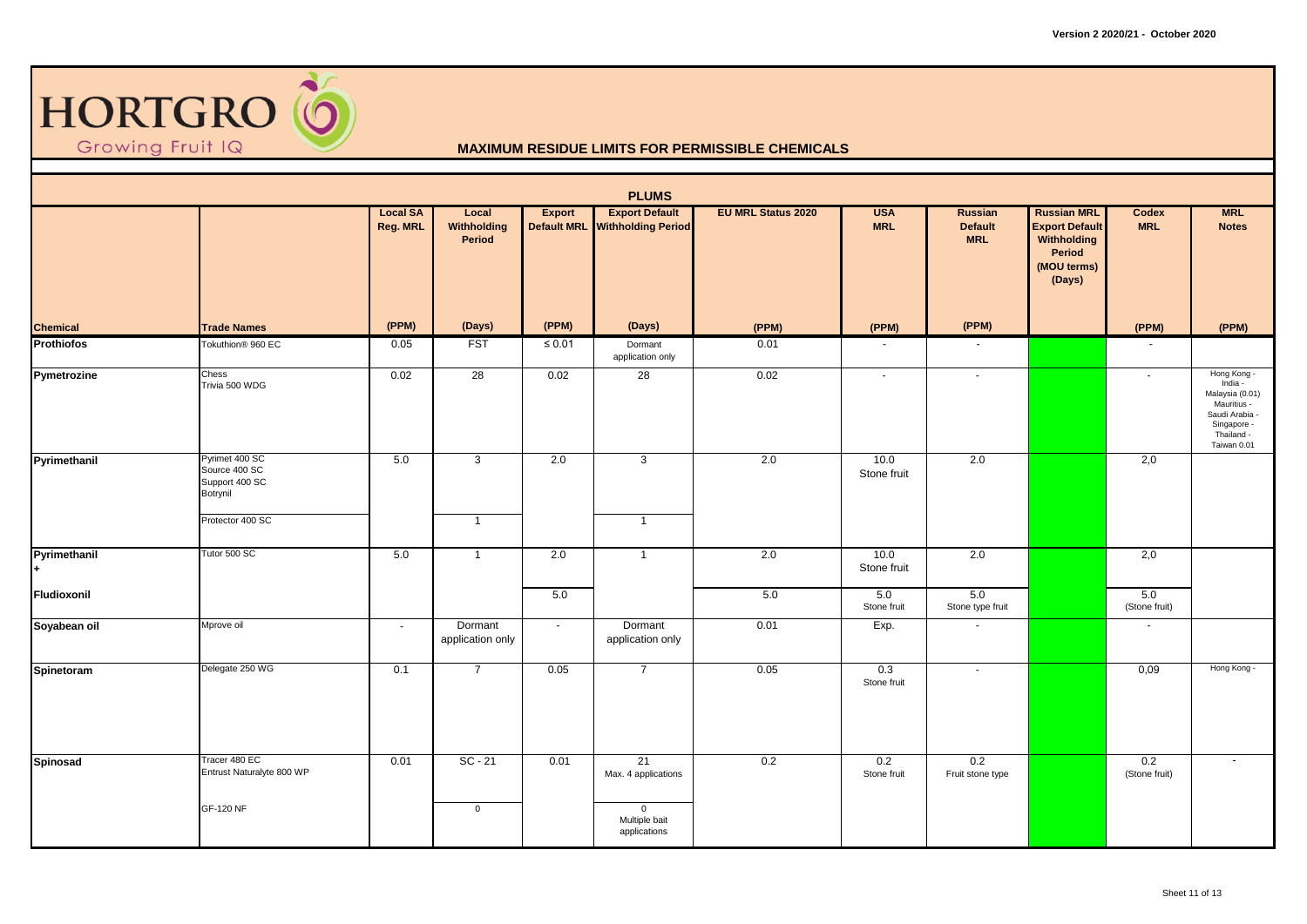

|                                 |                                                                                                                                                                                                                                                                             |                             |                                |                | <b>PLUMS</b>                                            |                                                                 |                            |                                                     |                                                                                               |                                 |                                                                                                                                            |
|---------------------------------|-----------------------------------------------------------------------------------------------------------------------------------------------------------------------------------------------------------------------------------------------------------------------------|-----------------------------|--------------------------------|----------------|---------------------------------------------------------|-----------------------------------------------------------------|----------------------------|-----------------------------------------------------|-----------------------------------------------------------------------------------------------|---------------------------------|--------------------------------------------------------------------------------------------------------------------------------------------|
|                                 |                                                                                                                                                                                                                                                                             | <b>Local SA</b><br>Reg. MRL | Local<br>Withholding<br>Period | Export         | <b>Export Default</b><br>Default MRL Withholding Period | <b>EU MRL Status 2020</b>                                       | <b>USA</b><br><b>MRL</b>   | <b>Russian</b><br><b>Default</b><br><b>MRL</b>      | <b>Russian MRL</b><br><b>Export Default</b><br>Withholding<br>Period<br>(MOU terms)<br>(Days) | Codex<br><b>MRL</b>             | <b>MRL</b><br><b>Notes</b>                                                                                                                 |
| <b>Chemical</b>                 | <b>Trade Names</b>                                                                                                                                                                                                                                                          | (PPM)                       | (Days)                         | (PPM)          | (Days)                                                  | (PPM)                                                           | (PPM)                      | (PPM)                                               |                                                                                               | (PPM)                           | (PPM)                                                                                                                                      |
| Spinosad<br>÷.                  | <b>STATIC Spinosad ME</b>                                                                                                                                                                                                                                                   | 0.01<br>$\sim$              |                                | 0.01<br>$\sim$ | $\mathbf{1}$                                            | 0.2<br>No MRL required                                          | 0.2<br>Stone fruit         | 0.2<br>Fruit stone type<br>$\overline{\phantom{a}}$ |                                                                                               | 0.2<br>(Stone fruit)            |                                                                                                                                            |
| Methyl eugenol<br>Spirotetramat | Movento                                                                                                                                                                                                                                                                     | 3.0                         | 14                             | 3.0            | $\overline{14}$                                         | 3.0                                                             | Exp.<br>4.5<br>Stone fruit | 3.0<br>Fruit stone type                             |                                                                                               | 3.0<br>Stone fruit              |                                                                                                                                            |
| <b>Sulfoxaflor</b>              | Closer 240 SC                                                                                                                                                                                                                                                               | 0.04                        | 14                             | 0.04           | 14                                                      | 0.5                                                             | 3.0<br>Stone fruit         | $\overline{\phantom{a}}$                            |                                                                                               | 0.5                             | Hong Kong -                                                                                                                                |
| Sulphur                         | Kumulus WG<br>Thiovit Jet<br>Flowable Sulphur<br>Lime Sulphur Liquid Concentrate<br>Dusting sulphur<br>Cosavet<br><b>Striker</b><br>Ciplapol S 320<br><b>Striker SC</b><br>Sulfomaxx<br><b>SulfoPlus</b><br>Sulfostar<br>Microthiol Special<br>Sulgrain 800 WDG<br>Tosul WG | 50.0                        | $\mathbf 0$                    | 50.0           | $\mathbf 0$                                             | No MRL required                                                 | Exp.                       | $\sim$                                              |                                                                                               | $\sim$                          | Hong Kong Exp.<br>Indonesia -<br>Iran -<br>Malaysia Exp.<br>Mauritius -<br>Taiwan Exp.<br>Canada -<br>India -<br>Singapore -<br>Thailand - |
| Taufluvalinate                  | Klartan 240 EW                                                                                                                                                                                                                                                              | 0.02                        | 60                             | 0.02           | 60                                                      | 0.3<br>(Unpublished Sante 10304/2019,<br>proposed new MRL 0.01) | $\blacksquare$             | 0.01<br>Stonefruit                                  |                                                                                               | $\sim$                          | Hong Kong -<br>India -<br>Indonesia -<br>Iran -<br>Malaysia (0.01)<br>Mauritius -<br>Saudi Arabia<br>Singapore -<br>Taiwan -<br>Thailand - |
| Thiram                          | Thiram 750 WP<br>Ag-Thiram 800 WP<br>Thiram 75 WP                                                                                                                                                                                                                           | 3.0                         | 14                             | 2.0            | Not later than flowering                                | 2.0                                                             | ÷.                         | 3.0<br>Fruit, stone type                            | Not after flowering                                                                           | 7.0<br>(stone)<br>(Dithiocarb.) | Canada (0.1)<br>Oman restricted use<br>Singapore 1.0                                                                                       |